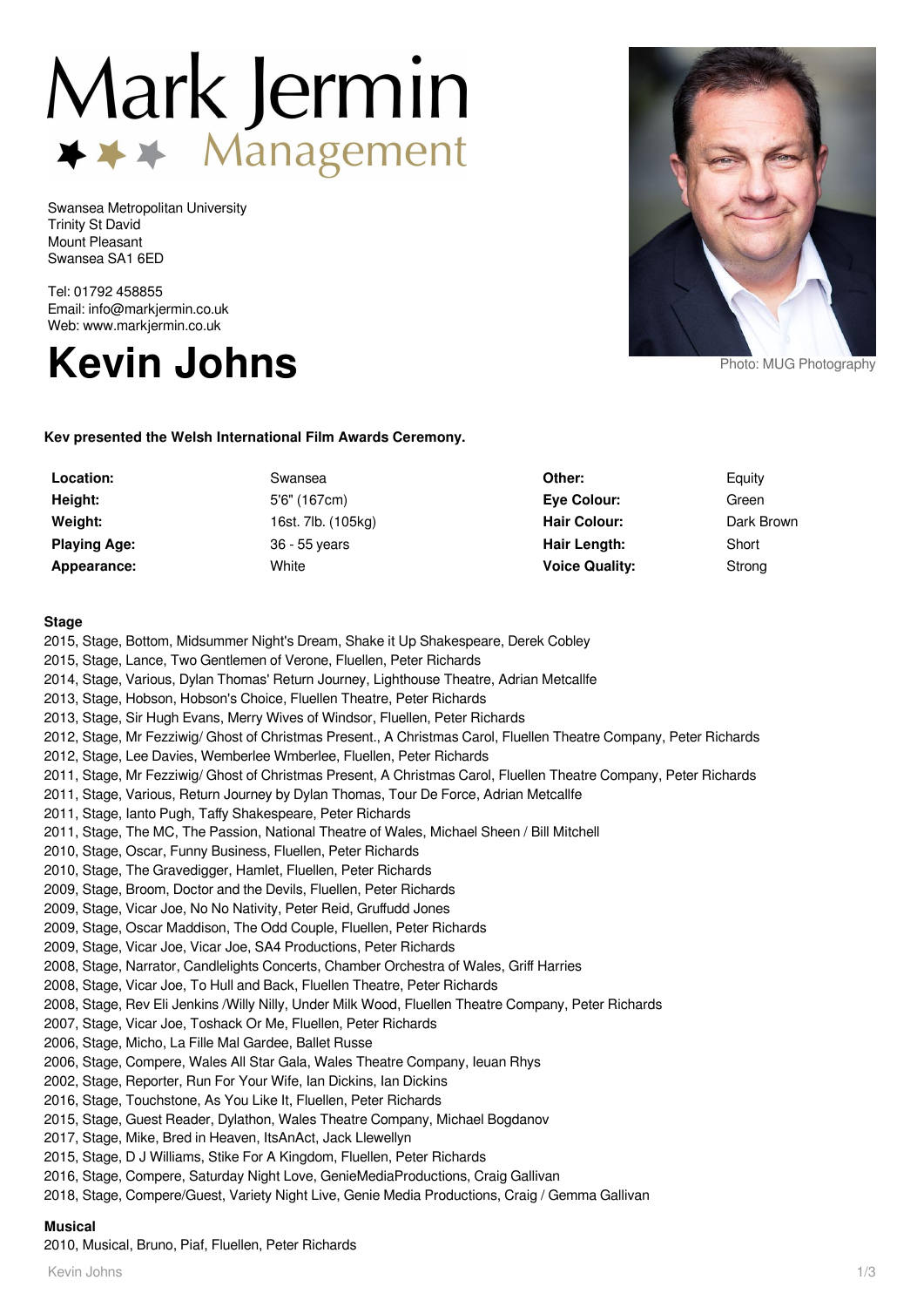2010, Musical, Billy Post, Swansea Women, Swansea Girls Productions, Kath Rice 2006, Musical, Will Hay, Amazing Grace, Wales Theatre Company, Michael Bogdanov

# **Television**

2013, Television, Myself, Face to Face, ITV Wales, Adrian Masters

2005, Television, Narrator, The Demolition Men, BBC 2 W, Dafydd Llyr James

2002, Television, Geraint Flower, High Hopes, BBC Wales, Gareth Gwenlan

2017, Television, Presenter, Friday Lunchtime Show, Bay TV, Various

2017, Television, Presenter, Friday Lunchtime Live with Kev Johns, Bay TV Swansea, Peter Curtis

## **Pantomime**

2015, Pantomime, Dame Trot, Jack and The Beanstalk, Qdos, Michael Vivian

2013, Pantomime, Mrs Smee, Peter Pan, Qdos, Barbara Evans

2012, Pantomime, Ugly Sister, Cinderella, Qdos, Michael Vivian

2011, Pantomime, Widow Twanky, Aladdin, Qdos Pantomimes, Andrew Lynford

2010, Pantomime, Dame, Snow White, UK Productions, Pete Hillier

2009, Pantomime, Dame, Sleeping Beauty, UK Productions, Terry Morrison

2008, Pantomime, Ugly Sister, Cinderella, UK Productions, Chris Jarvis

2008, Pantomime, Sarah the Cook Panto Dame, Dick Whittington, UK Productions, Rick Gaynor

2007, Pantomime, Widow Twanky, Aladdin, Qdos, Michael Vivian

2006, Pantomime, Dame Trot, Jack And The Beanstalk, Qdos, Michael Vivian

2005, Pantomime, Nurse Rhondda, Snow White, Qdos, Michael Vivian

2004, Pantomime, Ugly Sister, Cinderella, Qdos, Kerry Michael

2015, Pantomime, Dame Trot, Jack and the Beeanstalk, Qdos, Michael Vivian

2017, Pantomime, Widow Twanky Dame, Aladdin, Qdos, Michael Vivian

2016, Pantomime, Dame, Sleeping Beauty, Qdos, Michael Vivian

### **Further Credits**

2015, Recording, Vernon, Goat Street Runners, Lighthouse Theatre, Maxine Evans

2015, Recording, The Schoolmaster, Return Journey, Lighthouse Theatre, Maxine Evans

2014, Feature Film, Myself, Jack to A King, YJB Films, Mark Evans

2014, Film school, Stan, Lift Jockeys, Aaron Fisher

2014, Voice Over, Widow Twanky, Car Wash Cafe Radio ads, UTV Radio, Bev Lewis

2013, Radio, Narrator, Swansea Bradford A Tale of Two Cities, Talk Sport

2011, Feature Film, The MC, The Gospel of Us, Soda, Michael Sheen

2017, Multimedia, Narration, It Can be done Campaign, South Wales Evening Post, Paul Turner

2016, Film, Chip shop Man, Fish Finger Sandwich, Geraint Anderson, Douglas Thompson

2016, Video, Narrator, Swansea City End of Season DVD, Swansea City, Media Department

2017, DVD, Grandma Bumble, The Bumbles of Honeywood, Tanabi Films, Euros Jones Evans

2018, Corporate, Host, International Women's Day Dinner, Swansea University

2018, Corporate, Compere, Swansea Sports Awards, City and County of Swansea Council

2018, Corporate, Compere, Dyfed Powys Police Awards, Dyfed Powys Police

# **Accents & Dialects**: (\* = native)

American-California, American-Western States, Belfast, Birmingham, Bristol, Cockney, Devon, East European, Glasgow, Gloucester, Irish-Southern, London, Northern, Polish, Shropshire, Somerset, Swansea\*, Welsh-Northern, Welsh-Southern\*, Welsh-Standard\*

**Languages**: (\* = Native/Fluent) English\*

**Music & Dance:** (\* = highly skilled) Ballroom Dancing, Bass-Baritone\*, Choreography

# **Performance**:

After Dinner Speaker, Comedy, Compere, Master of Ceremonies, Musical Comedy, Radio Presenting, Singer-Professional, Voice Over

**Sports:** (\* = highly skilled) Darts, Football, Golf, Pool\*, Running, Snooker, Squash, Tennis

**Vehicle Licences**:

Car Driving Licence

**Other Skills**: Conjuring, Improvisation, Journalist, Magician, Narration